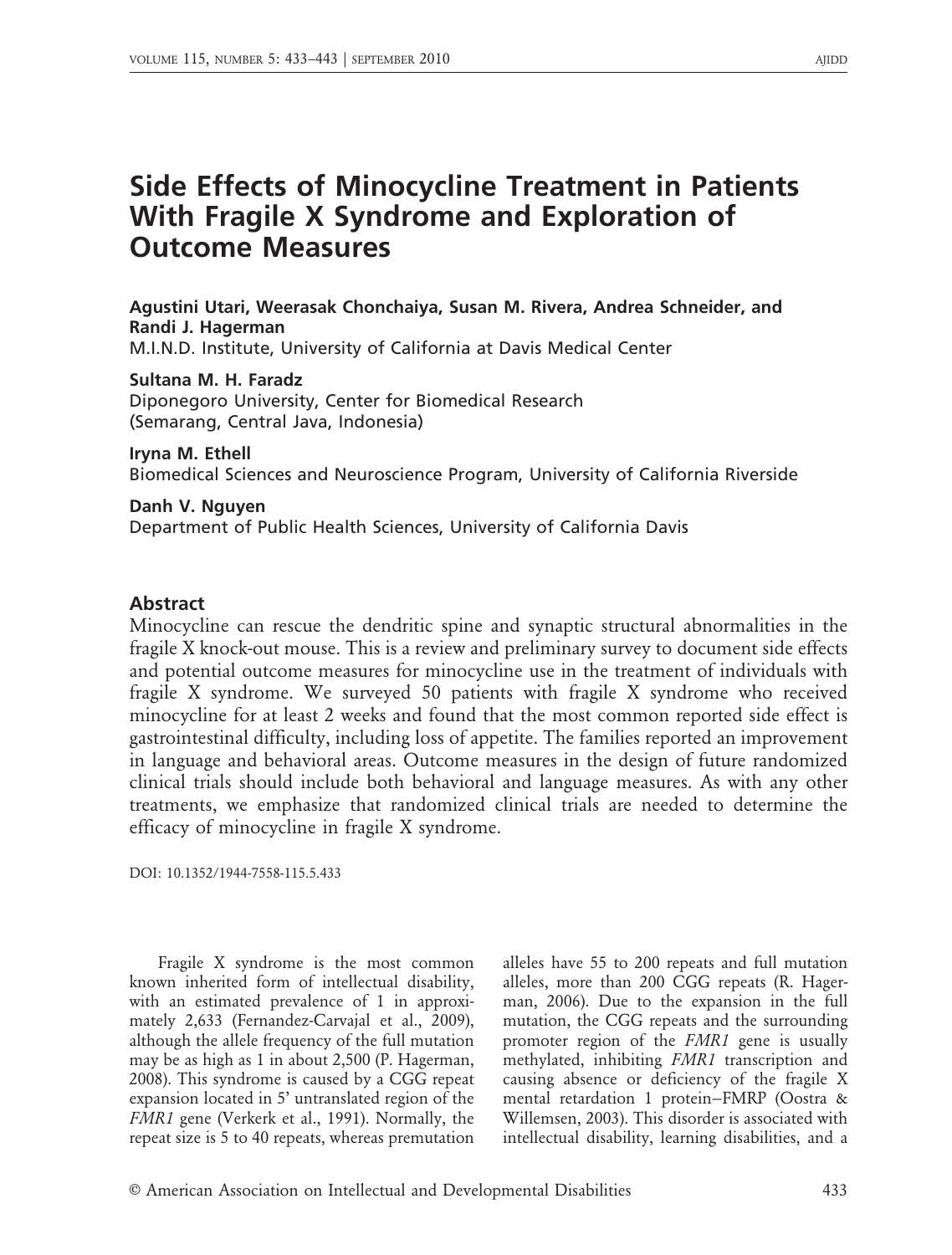variety of behavioral problems, including attention-deficit/hyperactivity disorder (ADHD), anxiety, social deficits, and autism spectrum disorders (R. Hagerman, Rivera, & Hagerman, 2008).

Advances in understanding the neurobiology of fragile X syndrome have led to new targeted treatments. The most remarkable are the metabotropic glutamate receptor 5 (mGluR5) antagonists. FMRP inhibits the translation of proteins needed to enhance long-term depression. Without FMRP, long-term depression is exaggerated and is associated with several anatomical and neurophysiological parameters, including increased dendritic arborization and weak synaptic connections (Bear, Dolen, Osterweil, & Nagarajan, 2008; Bear, Huber, & Warren, 2004). The mGluR5 antagonists have been studied in animal models of fragile X and have been shown to have a beneficial effect on seizures, cognition, and behavior in the FMR1 knock-out mice (de Vrij et al., 2008), as well as behavior, life span, and brain structure in Drosophila model of fragile X (McBride et al., 2005). Fenobam, a mGluR5 antagonist shown to be effective in the animal model, has just recently been studied in 12 human subjects with fragile X syndrome. A single dose trial demonstrated improvements in behavior and in frontal gating as measured by prepulse inhibition (Berry-Kravis et al., 2009).

Other aspects of central nervous system function that are dysregulated by the lack of FMRP in fragile X syndrome include the downregulation of GABA receptors (D'Hulst et al., 2009; D'Hulst & Kooy, 2007; Kooy, 2003), so that  $GABA_A$  agonists will likely be targeted treatments for fragile X syndrome. FMRP usually inhibits the translation of many other messages that are important for synaptic plasticity leading to the immature dendritic spines in fragile X syndrome (Bassell & Warren, 2008). There is upregulation of many proteins in the absence of FMRP (Qin, Kang, Burlin, Jiang, & Smith, 2005); one of these is matrix metalloproteinase-9 (MMP-9). First described in cancer research and immunology, matrix metalloproteinases (MMPs) play a role in the extracellular degradation of proteins (Sternlicht & Werb, 2001). It is likely that the increase in MMP-9 levels in fragile X syndrome is triggered by the glutamatergic pathway (Dansie, Bilousova, Ethell, & Ethell, 2009). The high level of MMP-9 activity is hypothesized to be one mechanism for the impaired dendritic spine maturation in fragile X syndrome. Minocycline

inhibits the activity of MMP-9, thus promoting the formation of mature dendritic spines in *Fmr1* knock-out hippocampal neurons in cultures and in vivo in Fmr1 knock-out mice (Bilousova et al., 2009). Treatment of newborn *Fmr1* knock-out mice with 3 weeks of minocycline rescued the dendritic spine deficits and improved anxiety in the elevated plus maze and enhanced strategic exploratory behavior in the Y maze compared to untreated Fmr1 knock-out mice (Bilousova et al., 2009).

Minocycline, a second-generation semi-synthetic tetracycline derivative, is one of the most widely used antibiotic treatments for acne vulgaris in adolescence. First introduced in 1967, it is generally well-tolerated ( Jonas, 1982; Smith & Leyden, 2005). The second generation agents, including minocycline, are superior compared to first generation tetracyclines because of excellent bioavailability, long half life (allowing once- or twice-daily dosing), high lipid solubility (resulting in excellent tissue penetration), hepatic excretion, low resistance potential, and higher penetration in cerebrospinal fluid (Shetty, 2002).

Studies in animal models suggest that minocycline is not only useful as an antibiotic but also may have potential as a neuroprotective agent. It is associated with several mechanisms of action in neuroprotection, anti-inflammatory and antiapoptotic effects, and protease inhibition (Elewa, Hilali, Hess, Machado, & Fagan, 2006). Minocycline has been shown to improve several neurodegenerative diseases in animal models, including amyotrophic lateral sclerosis—ALS (Kriz, Nguyn, & Julien, 2002), Huntington's disease (Bantubungi et al., 2005), Alzheimer's disease (Choi et al., 2007; Noble et al., 2009), stroke (Liu et al., 2007), traumatic brain injury (Lee et al., 2003), and spinal cord injury (Stirling et al., 2004; Well, Hulbert, Fehling, & Yong, 2003). However, a recent clinical trial of minocycline in patients with ALS failed to show the expected neuroprotective effect (Gordon et al., 2008).

Minocycline affects nonneuronal cells, tissues, and neurons. Studies of minocycline in neurons in-vitro and in-vivo revealed a direct effect on AMPA receptors (Imbesi, Uz, Manev, Sharma, & Manev, 2008), which are part of the glutamatergic pathway. This pathway guides the synaptic plasticity and dendritic arborization (Wang et al., 2005). Excessive glutamatergic activity can cause neurotoxicity in the neurons. Usually, microglia and astrocytes take up excess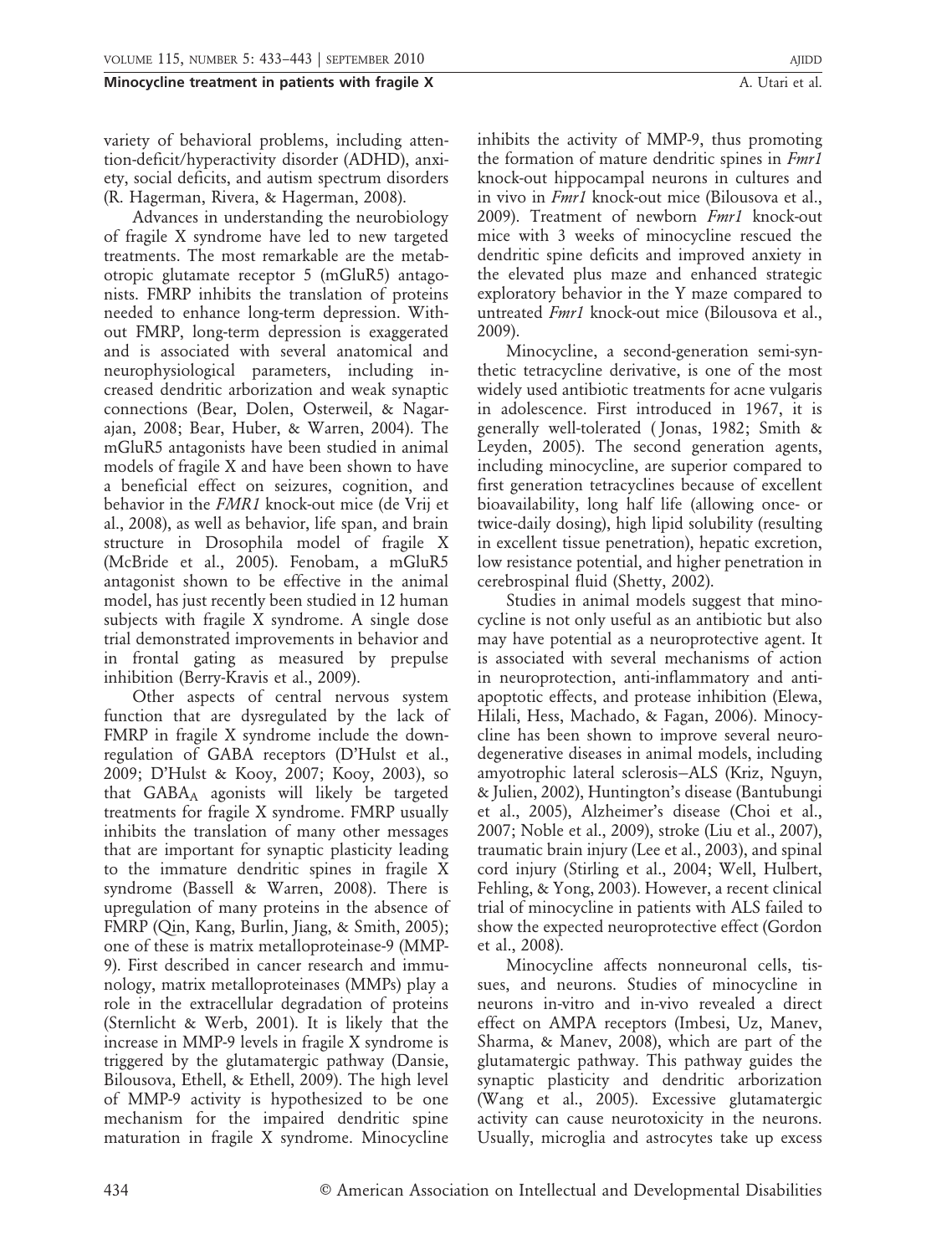#### **Minocycline treatment in patients with fragile X** and the state of the state of the M. Utari et al.

glutamate to protect neurons from toxicity via the excitatory amino acid transporters (Bergles & Jahr, 1998; Danbolt, 2001). Although aspects of the complex mechanisms of action of minocycline are still unclear, recent studies indicate that minocycline interacts with MAP kinases and several other signaling pathways (Nikodemova, Duncan, & Watters, 2006).

Although minocycline is prescribed widely, there are adverse effects, including staining of the teeth and oral cavity (Cascio et al., 2004; LaPorta, Nikitakis, Sindler, & Reynolds, 2005; Sanchez, Rogers, & Sheridan, 2004), a lupus-like syndrome (Akin, Miller, & Tucker, 1998; Lawson, Amos, Bulgen, & Williams, 2001; Porter & Harrison, 2003; Schlienger, Bircher, & Meier 2000; Tournigand et al., 1999), gastrointestinal disturbance (Shetty 2002), autoimmune hepatitis (Abe et al., 2003; Teitelbaum et al., 1998), pigmentation in the skin and other tissue (Eisen & Hakim, 1998), photosensitivity (Smith & Leyden 2005), and pseudotumor cerebri (Ang, Zimmerman, & Malkin, 2002).

The biggest concern of parents and physicians regarding minocycline treatment is staining of the teeth, especially in children because the majority of the mineralization of the permanent teeth is not complete until 8 years old. In a study in children less than 8 years old treated with minocycline in the short term (less then 3 weeks), Cascio et al. (2004) found no significant differences in dental staining and enamel defect between subjects and controls. Nevertheless, in some case reports investigators documented that minocycline might cause staining of adult dentition in 3 to 6% of patients taking long-term minocycline, more than 100 mg daily (Tredwin, Scully, & Bagan-Sebastian, 2005). The mechanism of tooth discoloration caused by minocycline is still controversial. The iron theory is based on the fact that minocycline is well-absorbed in the gastrointestinal tract, and it chelates with hemosiderin, a breakdown product of iron, to form insoluble complexes that lead to tooth staining. The extrinsic theory is related to the excretion of minocycline in high concentration in gingival fluid, where it can stain the enamel by diffusing through the pulp or by affecting odontogenesis. Intrinsic theorists have hypothesized that as minocycline is absorbed, it is bound to plasma proteins and distributed to various tissues in the body (Good & Hussey, 2003; Tredwin et al., 2005).

A rare side effect is minocycline-induced lupus, a serious autoimmune disorder. El-Hallak et al. (2008) reported that .05% of all children referred to the clinic had apparent autoimmunity sequalae related to minocycline use. A retrospective cohort study in the United Kingdom of individuals with acne who were 15 to 35 years of age demonstrated that the hazard ratio for the association of minocycline and lupus erythematosus was 3.11 (1.77 to 5.48) (threefold increased risk to developing lupus erythematosus). The risk increases after 300 days from the first exposure or total dose of more than 50,000 mg of minocycline (Margolis, Hoffstad, & Bilker, 2007). The mechanism of this problem is unclear, but there is a strong relationship between duration of the exposure of minocycline and lupus erythematosus. Several researchers have tried to explain the pathophysiologic mechanism of minocycline-induced lupus, including an immune response to the drug/metabolite, interaction of the drug with nuclear antigens to increase the immunogenicity of nucleic acids, and genetic susceptibility (Elkayam et al., 1998; Shepherd, 2002). Recent data show that minocycline can protect cells from apoptosis by inhibition of caspase-dependent and independent cell death pathways. The protection against apoptosis by minocycline may be incomplete, leading to failed apoptosis of damaged cells. If the apoptosis pathway is not complete, opsonization and subsequent digestion of nuclear material will be insufficient or may not happen at all. In genetically susceptible individuals, exposure of partially digested material may lead to immunization to nucleosomal material, which is highly immunogenic and may be responsible for autoimmunity, particularly with long-term use of minocycline (van Steensel, 2004).

Minocycline is available by prescription, unlike the mGluR5 antagonists that are experimental medications. Because of the availability of minocycline, there has been an intense interest in and initiation of this treatment in children with fragile X syndrome after publication of Bilousova et al. (2009). In the present study we surveyed 50 patients with fragile X syndrome who were treated with minocycline and are being followed by one of the authors. Our main purpose was to review and document the side effects of minocycline use in patients with fragile X syndrome; our secondary aim was to report on the parent's impression after minocycline treatment. Because this is a pilot survey study, an assessment of the efficacy of minocycline is clearly not possible. Instead, this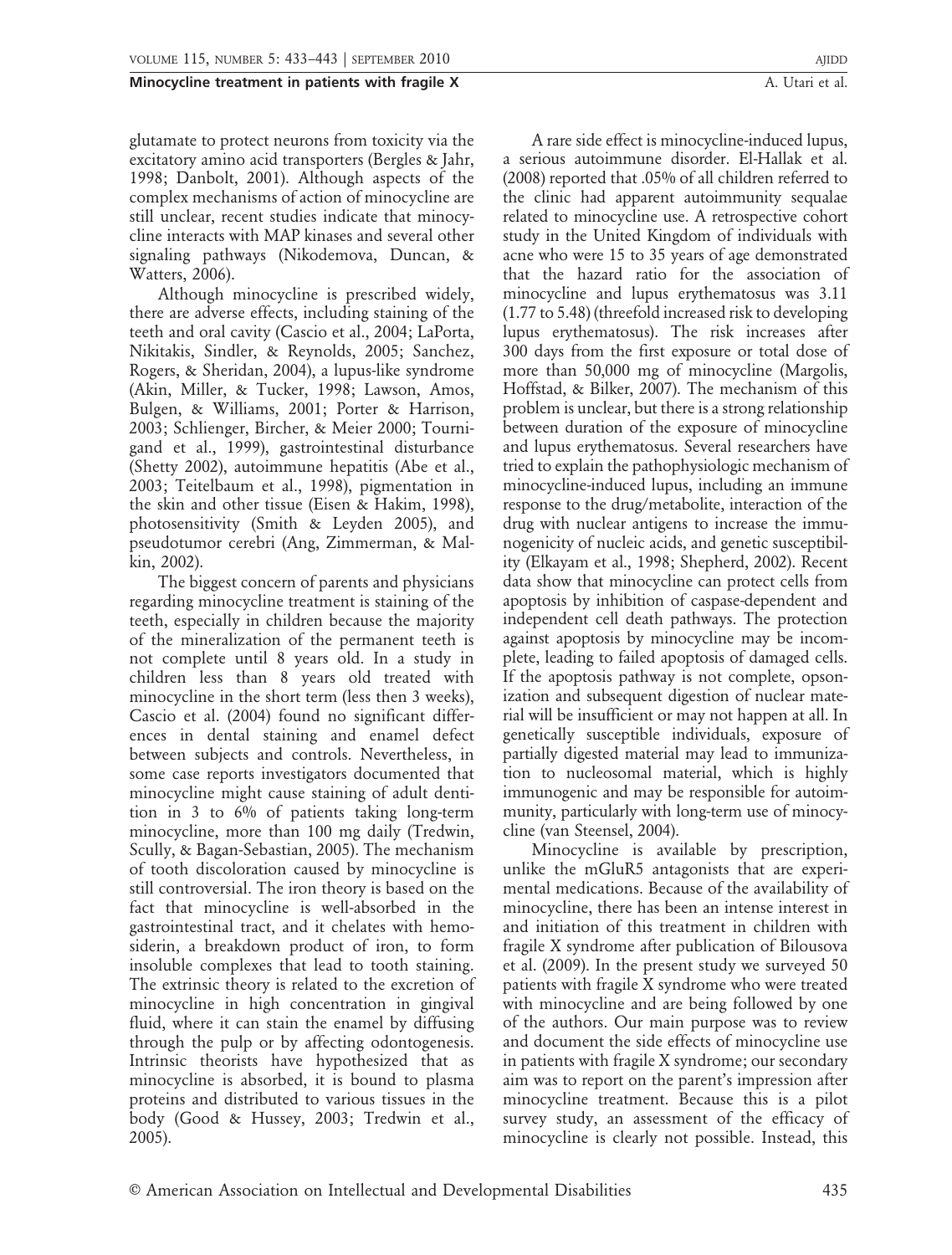#### **Minocycline treatment in patients with fragile X** and the second value of the M. Utari et al.

preliminary information is important to guide future controlled treatment studies of minocycline in treatment of individuals with fragile X syndrome.

# Method

The subject population was 50 children and adults with fragile X syndrome who had been treated clinically with minocycline by either their primary careprovider or by one of the authors and who are being followed at the Fragile X Research and Treatment Center, Medical Investigation of Neurodevelopmental Disorders (M.I.N.D.) Institute. We surveyed the parents using a questionnaire to assess their child's response to minocycline. We asked them to report any side effects of minocycline treatment using a list of all reported associated problems in addition to an open-ended question about perceived problems. The questionnaire, which was administered either over the phone or in the clinic, utilizes a Likert scale to measure changes (outcomes) in different domains: Language, Academic Abilities, Attention, Behavior, Physical Features, and Side Effects after taking minocycline. The range on the Likert scale is 1 (severely worse), 2 (mildly worse), 3 (no change), 4 (somewhat better), and 5 (very much better). This questionnaire was carried out with the families of patients who have had treatment for at least 2 weeks of minocycline. All medical records were reviewed, including DNA status, autism assessment, duration and dose of minocycline, and concurrent medications. The study was approved by our Institutional Review Board.

## Statistical Analysis

Our analysis objective is to describe and summarize drug safety and parent's impression of minocycline's treatment for fragile X syndrome. We used descriptive statistical analysis to summarize each symptom category. Associations between adverse events with age and adverse events with duration on minocycline were based on logistic regression analysis.

## Results

## Patient Characteristics and Minocyline Treatment

We surveyed 53 patients with fragile X syndrome who received minocycline and summarized results based on all 50 subjects who were on minocyline for at least 2 weeks. Of the 53 patients taking minocycline for only 1 to 4 days, 3 developed intolerable side effects. Fifty patients, 43 males (86%) and 7 females were evaluated. Their mean age was 13.3 years  $(SD = 6.2)$ . Their minimum age was 0.3 years and the maximum was 25 years. The molecular studies demonstrated that 39 patients (78%) had a full mutation allele, 9 patients (18%) had mosaic alleles (premutation and full mutation), and 2 patients (4%) had a premutation allele with features of fragile X syndrome because of lowered FMRP. Autism and pervasive developmental disorder-not otherwise specified were the diagnoses for 12 (24%) and 14 (28%) cases, respectively, after a team evaluation and use of standardized measures, including the Autism Diagnostic Observation Schedule (Lord et al., 2000) and/or the Autism Diagnostic Interview-Revised (Lord et al., 1994) in addition to the Diagnostic and Statistical Manual—DSM-IV-TR (American Psychiatric Association, 2000) criteria.

The mean duration of minocycline treatment was 3.5 months  $SD = 4.5$ , range = 2 weeks to 20 months), with a dosage range of 25 mg to 200 mg per day. Of the 50 patients, 34 were still continuing minocycline when we conducted our survey. Six patients had discontinued minocyline on their physician's advice due to concerns about tooth graying in the future. Two patients had discontinued the drug because they developed physical side effects while taking it; 4 patients, because their behavioral problems worsened; and 4, because the parents saw no changes. Our survey results indicated that, on average, parents began to notice positive or negative changes after 3.5 weeks  $(SD = 2.5,$  minimum 2 weeks, maximum 12 weeks) of minocycline treatment.

# Side Effects

Of 53 families, we found that 21 patients (39.6%) had a side effect, including 3 subjects who were taking minocycline for only 1 to 4 days and developed intolerable side effects (as mentioned above). Among our defined study patients who were on minocycline for at least 2 weeks ( $n = 50$ ), the most common reported side effects were gastrointestinal problems, including loss of appetite in 8 of 50 (16%) patients; gastrointestinal upset in 6 patients (12%); and diarrhea in 4 patients (8%). Also, there was one teenage boy who had darkening of his nails after being treated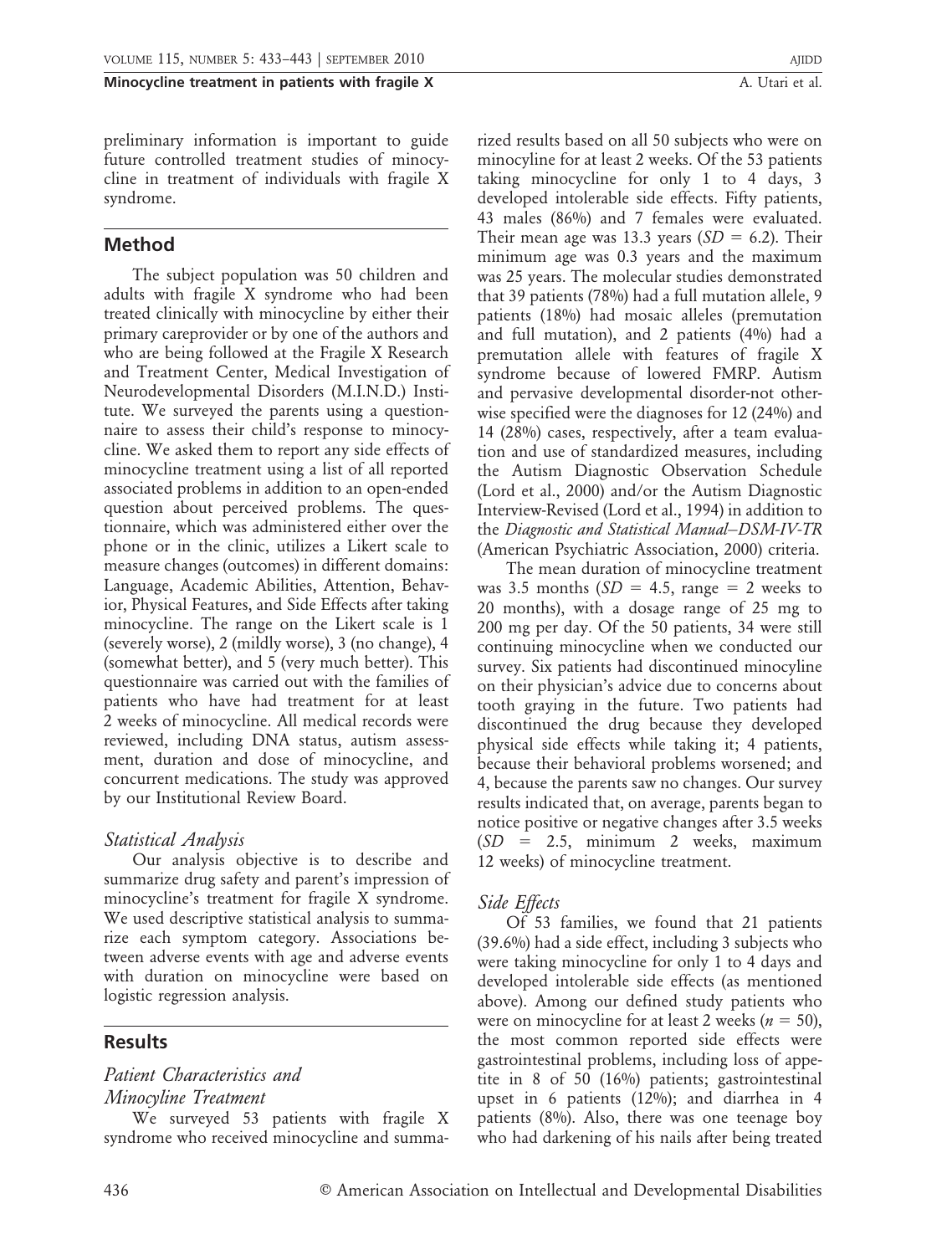#### **Minocycline treatment in patients with fragile X** A. Utari et al.

with minocycline for approximately a year (Figure 1). Because he had a good response to minocycline, the family wanted to continue the treatment. Usually the side effects were mild, such as gastrointestinal upset for the first few days on the medication that resolved. There was no report of sun sensitivity, blue gray teeth, hearing loss, fever, swelling skin rash, drowsiness, or dizziness in any patient. In Table 1, we provide a more detailed description of side effects/adverse events by dose (25 to 200 mg/day) among all patients on minocycline for 2 or more weeks. The association between adverse events and age and adverse events and duration on medication were not signifcant.

# Outcome: Language, Attention, and Behavioral Symptoms

The outcome areas with the highest report of improvements according to the parents' impression were language (54%), attention (50%), social communication (44%), and anxiety (30%). Details are provided in Table 2. Although the raw data presented in Table 2 indicate a general skewness towards favoring overall improvement, we emphasize that the degree to which this was due to a placebo effect needs to be assessed with a controlled trial. However, we also note that hyperactivity (14%) and moodiness (12%) were worse on minocycline, and these areas should be carefully monitored in future studies.

Some parents reported that after taking minocycline their child used more language, and



Figure 1. Photograph of the pigmentation of the nail in a 19-year-old male after a year on minocycline. The color change involves only some nails (nonuniform). The worse ones seem to be his index fingers and second toes. The color change appeared after about 2 to 4 months of use of minocycline and has not worsened in the subsequent year. The fungal cultures were negative.

|                   |        |               |                             | Table 1. Adverse Events Reported for Study Patients                     |                                |                                                                                       |                    |                                                                                                                                                                           |
|-------------------|--------|---------------|-----------------------------|-------------------------------------------------------------------------|--------------------------------|---------------------------------------------------------------------------------------|--------------------|---------------------------------------------------------------------------------------------------------------------------------------------------------------------------|
|                   |        |               | Age <sup>c</sup> (in years) |                                                                         | Duration <sup>c</sup> (months) |                                                                                       | Proportion         |                                                                                                                                                                           |
| Dose <sup>a</sup> | م<br>م | Mean SD       |                             | Range                                                                   | Mean SD Range                  |                                                                                       | of AE <sup>d</sup> | Description of AE°                                                                                                                                                        |
| 25                |        |               |                             | $4.23$ $3.19$ $0.3-8.5$                                                 | 1.56 1.39                      | $1 - 5$                                                                               | $\frac{3}{2}$      | Loss of appetite (1), diarrhea (1), vomiting (1)                                                                                                                          |
| 50                |        | 17 11.06 3.05 |                             | $3 - 17$                                                                | 5.01 6.35                      | $1 - 20$                                                                              | $\vec{r}$          | GI upset (3), loss of appetite (2), increase in                                                                                                                           |
|                   |        |               |                             |                                                                         |                                |                                                                                       |                    | appetite (1), itching (1), dry lips (1), more<br>frequent bed wetting (1)                                                                                                 |
| $\frac{8}{100}$   |        | 18 17.39 4.18 |                             | $10 - 25$                                                               |                                | $1.68$ 0.5-6                                                                          | SQ                 | Loss of appetite (5), GI upset (3), diarrhea (3),                                                                                                                         |
|                   |        |               |                             |                                                                         |                                |                                                                                       |                    | headache (1)                                                                                                                                                              |
| 200               |        |               |                             | $7$ 18.86 4.53 11-24                                                    |                                | $6.28$ $4.92$ $1-12$                                                                  | $\overline{4}$     | Brown color in the nails (1)                                                                                                                                              |
|                   |        |               |                             | Note. These participants had received minocycline for at least 2 weeks. |                                | duration and adverse event (AE), $p = .114$ . An individual may have one or more AEs. |                    | Mg per day. "Three subjects had intolerable side effects after 2 to 4 days on minocycline. 'Association between age and adverse effect, $p = .268$ . "Association between |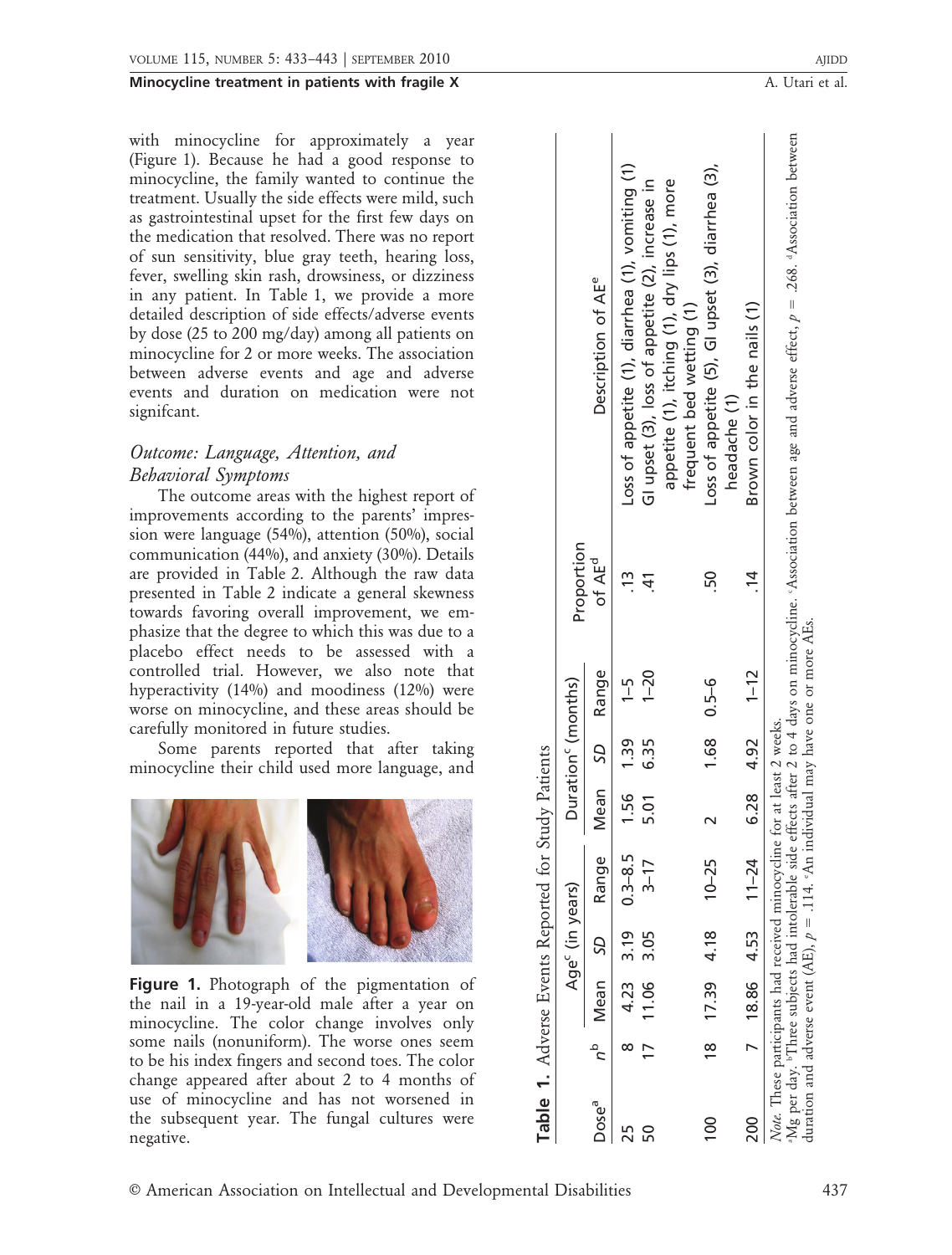#### **Minocycline treatment in patients with fragile X** and the second value of the M. Utari et al.

|                            | Severely worse Mildly worse |     | None | Somewhat   | Very much better |
|----------------------------|-----------------------------|-----|------|------------|------------------|
| Symptom                    | (1)                         | (2) | (3)  | better (4) | (5)              |
| Language                   |                             |     | 46   | 42         | 12               |
| ADHD <sup>a</sup> symptoms |                             |     |      |            |                  |
| Hyperactivity              |                             | 14  | 74   | 12         |                  |
| Attention                  |                             |     | 50   | 38         | 12               |
| Impulsivity                |                             | 8   | 72   | 18         | 2                |
| <b>Behavior problems</b>   |                             |     |      |            |                  |
| Tantrums                   | 2                           | 4   | 80   | 12         | 2                |
| Anxiety                    |                             | 4   | 66   | 20         | 10               |
| Moodiness/                 |                             |     |      |            |                  |
| irritability               |                             | 12  | 78   | 4          | 6                |
| Sleep disturbances         |                             | 12  | 86   | 2          |                  |
| Social                     |                             |     |      |            |                  |
| communication              |                             |     | 56   | 40         | 4                |

**Table 2.** Patients Showing Changes According to Parents' Impression (in  $\% N = 50$ )

a Attention-deficit/hyperactivity disorder.

the sounds were clearer and more understandable. For older children, parents said that their child improved in expressive language skills, with comments including ''becoming more conversational, articulate, and talkative.'' Some parents reported that their child was more focused and had a longer attention span when playing, doing homework, or participating in another activity (e.g., shopping).

# **Discussion**

This is the first survey of the clinical response to minocyline in patients with fragile X syndrome with the intention to document side effects and determine the parents' impression of treatment benefits or problems. Because this was not a controlled trial, there is likely a significant placebo effect in the family reports, and clearly the efficacy of minocycline in treating individuals with fragile X syndrome cannot be determined. However, the levels and type of side effects and parent reported data provide important information for monitoring and designing outcome measures in future clinical studies, as noted in the Results section above. The knock-out mouse data demonstrate that minocycline specifically lowers MMP-9 levels and improves the maturation of dendritic spines in the absence of FMRP (Bilousova et al., 2009). It is possible that this mechanism of action is through the mGluR5 pathway. The downstream components of this

pathway are up-regulated in the absence of FMRP. Minocycline has a neuroprotective effect at the cellular level in the brain. It inhibits MMP-9, one enzyme involved in breaking down and building the extracellular matrix (Kim & Suh, 2009). MMP-9 is also important for synaptic plasticity, although the mechanism for this is not known. Minocycline inhibits several neuroinflammatory processes in the microglia involving cytokines and nitric oxide synthetase (Kim & Suh, 2009). It can also inhibit the MMP-9 at the mitochondrial membrane, preventing the release of apoptosisinducing factors into the cytoplasm.

There has been significant enthusiasm on the part of families to try this medication, after the knock-out mouse treatment paper demonstrated that minocycline could be a targeted treatment for fragile X syndrome (Bilousova et al., 2009). Our survey suggests a perceived positive response by families, particularly for their child's improvements in language, attention, and social communication.

The results provided here can be used to guide the outcome measures of controlled minocycline trials for future studies. We also suggest that outcome measures that have been documented to be abnormal in fragile X syndrome, and have been shown to be helpful in other targeted treatment trials in fragile X syndrome, should be utilized for controlled trials of minocycline (Berry-Kravis et al., 2009; Farzin, Rivera, & Hessl, 2009; Farzin, Whitney, Hagerman, & Rivera,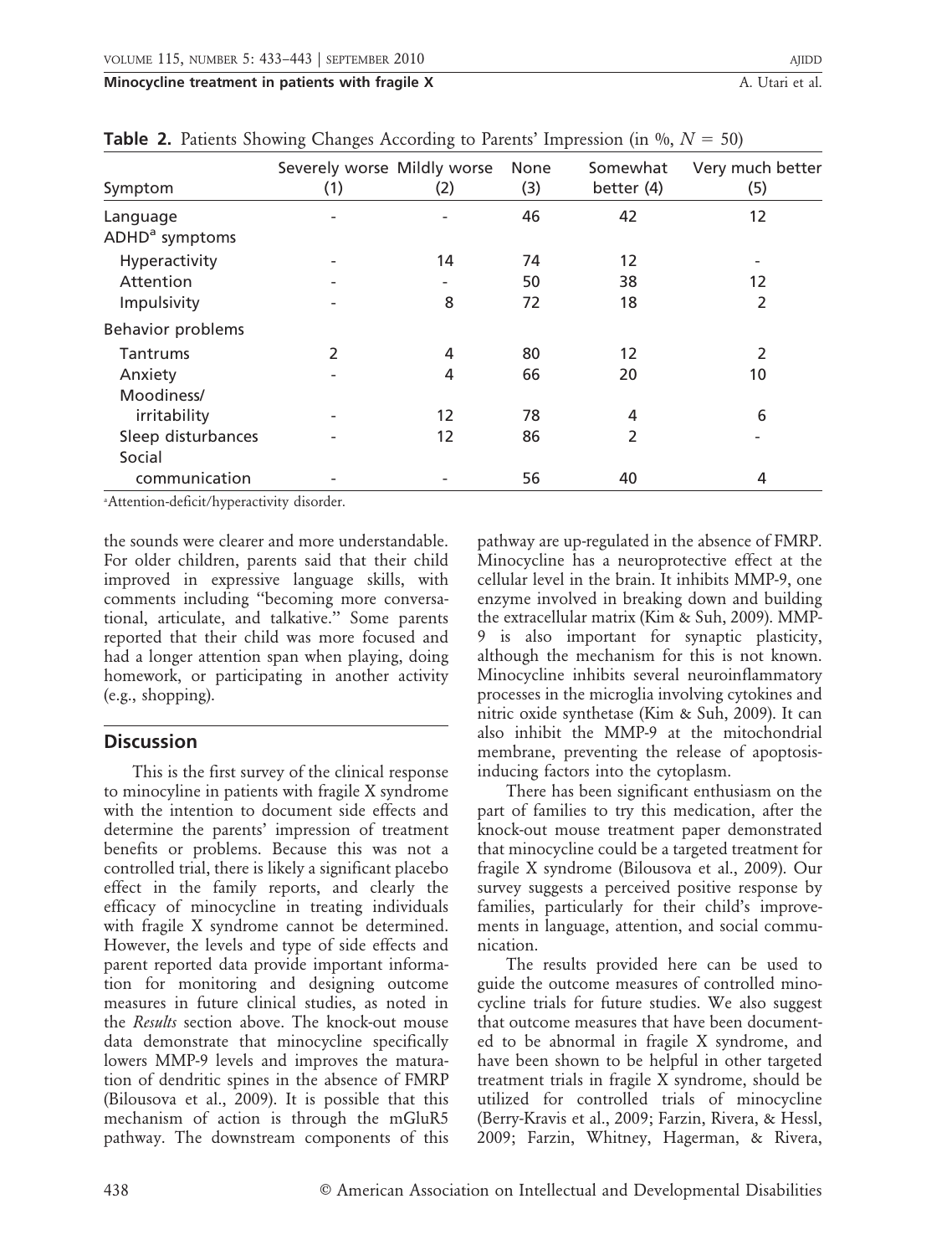2008; Hessl et al., 2009). Such quantitative measures include prepulse inhibition, which is a neurophysiological assessment of frontal gating. Prepulse inhibition is deficient in fragile X syndrome and can be improved with fenobam, an mGluR5 antagonist used in a treatment study in adults with fragile X syndrome (Berry-Kravis et al., 2009; Hessl et al., 2009). In addition, a continuous performance test to document improvement in attention and hyperactivity symptoms (Sullivan, Hooper, & Hatton, 2007), eye tracking measures showing an impaired eye gaze in fragile X syndrome (Farzin et al., 2009), and visual paradigms that demonstrate deficiency in infants and toddlers with fragile X syndrome (Farzin et al., 2008) could be utilized as outcome measures in future treatment trials.

Our preliminary survey documented side effects of minocycline in individuals with fragile X syndrome; this should be followed closely in subsequent treatment studies. Although we did not see photosensitivity, most subjects were on minocycline in the fall and winter of 2008 and early spring of 2009. A treatment in the summer, particularly in hot and sunny parts of the country, could cause this side effect. We recommend the regular use of sunscreen when minocycline treatment is used. A phototoxic reaction that includes edema and a vesicular eruption has been reported in individuals taking tetracycline when exposed to sunlight. However, minocycline rarely causes photosensitivity (Jonas, 1982), which is consistent with our findings. In addition, 3 patients also reported acne clearing, which is one benefit of minocycline for adolescents (El-Hallak et al., 2008).

Gastrointestinal side effects were common; the most frequent problem was a decrease in appetite, perhaps related to a mildly upset stomach. In pediatrics, there is a history of longterm use of minocycline in adolescents who are treated for acne vulgaris (El-Hallak et al., 2008). The side effect of a lupus-like rash is more likely to occur with longer use (El-Hallak et al., 2008; Schlienger et al., 2000). If a rash develops with minocycline use, we recommend checking an ANA (a blood screen for lupus) and, if positive, the minocycline should be discontinued.

The optimal length of time for minocycline treatment of individuals with fragile X syndrome at different ages and the carryover effects after it is stopped are not known. Bilousova et al. (2009) found a positive effect of minocycline treatment on behavior in the fragile X knock-out mouse after 3 weeks. Parents of young children with fragile X syndrome are weighing the possibility of gray teeth versus potential cognitive and behavioral improvement in their decision to use minocycline. This is a difficult decision. The fact that gray teeth can be fixed with dental plating at a later age when cosmetic features may be more important to the child often facilitates the decision to consider minocycline treatment. However, we do not know of other potentially negative effects of prolonged treatment with minocycline in infants or young children, and caution should be used, especially in the treatment of babies. This is why treatment for 1 to 3 months should be considered for a controlled clinical trial before a longer use is considered.

A limited number of patients experienced a worsening of symptoms, such as hyperactivity and moodiness. Parents should be warned of this possibility. If this or other problematic side effects occur, then the minocycline should be discontinued. A worrisome but rare side effect is pseudotumor cerebri, causing increased intracranial pressure and headaches. In case reports of children treated with minocycline, there are a few cases of intracranial hypertension documented. Usually, the patients complained about headache accompanied by dizziness, nausea, vomiting, and visual defects; papilledema was noted on physical examination (Ang et al., 2002; Nagarajan & Lam, 2000; Shiri & Amichai, 1997). Although we did not see these symptoms in our patients with headaches, we recommend discontinuing minocycline if headaches persist. The possibility of drug-induced benign intracranial hypertension should be considered in any patient presenting with unexplained headache on minocycline. Nonverbal patients with fragile X syndrome are not able to tell their parents that they have a headache. However, it is likely that their behavior would get worse if they had a severe headache; therefore, if behaviors become worse, the medication should be stopped. It is not known how many young children treated with minocycline for a month or so will have tooth graying until their permanent teeth come in. Pigmentation can occur elsewhere, and it is a wellrecognized adverse effect of minocycline therapy. Various body sites, most notably the skin, nails, bones, thyroid, mouth, and eyes can be affected by the pigmentation.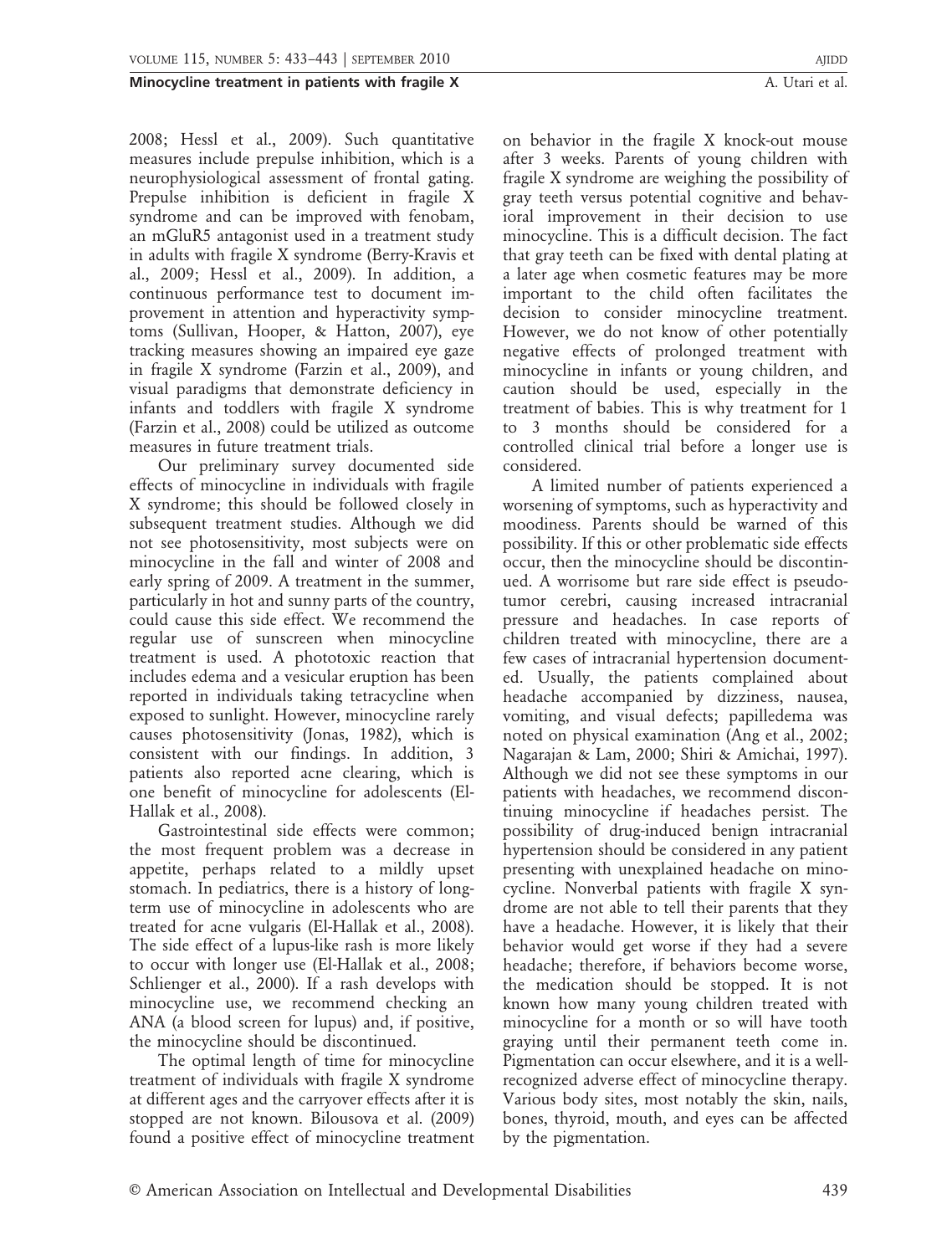#### **Minocycline treatment in patients with fragile X** and the second test of al. Utari et al.

In general, pigmentation results from longterm administration of minocycline. Nail pigmentation caused by this drug is unusual and less common than skin involvement. Although a number of color changes have been reported, a slate-grey discoloration of the proximal nail bed appears to be the most frequent type, as we saw in our patient (Eisen & Hakim, 1998). Generally, pigmentation develops concomitantly with other sites of involvement and is rarely an isolated finding. Stimulation of nail matrix melanocytes with increased melanin deposition in the nail plate has been described as the cause of pigmentation in longitudinal melanonychia secondary to minocycline. The nail pigmentation may persist for prolonged periods after withdrawal from the drug (Eisen & Hakim, 1998). There is some data from laboratory study in rats that antioxidants, such as vitamin C, will decrease the occurance of pigmentation (Bowles, 1998). This may be worthwhile to consider, because the use of antioxidants, particularly alpha tocopherol and N acetyl L cystine, also appear to improve synaptic connections in the knock-out fragile X mouse related to reversing oxidative stress damage in the brain (de Diego-Otero et al., 2009).

In summary, our preliminary results suggest outcome areas in which minocycline may be helpful for the design of future clinical studies involving patients with fragile X syndrome. Our documentation of side effects associated with minocycline treatment in patients with fragile X syndrome should be further assessed in the monitoring of minocycline trials. The design of controlled clinical trials of minocycline should be focused on effects in the areas of language, attention, social communication, and anxiety. We recommend controlled trials in patients with fragile X syndrome in childhood and adulthood, but caution should be used for long duration studies in younger children. Such trials will, we hope, delineate whether minocycline is truly a targeted treatment in patients with fragile X syndrome. It should also be possible to study the effect of minocycline in human neuronal cell cultures to determine whether the effects on synaptic maturity are similar to those in the mouse model (Bilousova et al., 2009). Any improvement in synaptic connections with targeted treatments should be reinforced by concurrent educational and therapy interventions in children and adults with fragile X syndrome, and more information regarding these interventions

can be found on the National Fragile X Foundation website (www.fragilex.org).

## References

- Abe, M., Furukawa, S., Takayama, S., Michitaka, K., Minami, H., & Yamamoto, K., et al. (2003). Drug-induced hepatitis with autoimmune features during minocycline therapy. Internal Medicine, 42, 48–52.
- Akin, E., Miller, L. C., & Tucker, L. B. (1998). Minocycline-induced lupus in adolescent. Pediatrics, 101, 926–928.
- American Psychiatric Association. (2000). Diagnostic and statistical manual of mental disorders (4th ed., Text Rev.). Washington DC: Author.
- Ang, E. R., Zimmerman, J. C., & Malkin, E. (2002). Pseudotumor cerebri secondary to minocycline intake. Journal of the American Board of Family Practice, 15, 229–233.
- Bantubungi, K., Jacquard, C., Greco, A., Pintor, A., Chtarto, A., & Tai, K. (2005). Minocycline in phenotypic models of Huntington's disease. Neurobiology of Disease, 18, 206–217.
- Bassell, G. J., & Warren, S. T. (2008). Fragile X syndrome: Loss of local mRNA regulation alters synaptic development and function. Neuron, 60, 201–214.
- Bear, M. F., Dolen, G., Osterweil, E., & Nagarajan, N. (2008). Fragile X: Translation in action. Neuropsychopharmacology, 33, 84–87.
- Bear, M. F., Huber, K. M., & Warren, S. T. (2004). The mGluR theory of fragile X mental retardation. Trends in Neurosciences, 27, 370– 377.
- Bergles, D. E., & Jahr, C. E. (1998). Glial contribution to glutamate uptake at Schaffer collateral-commissural synapses in the hippocampus. Journal of Neuroscience, 18, 7709-7716.
- Berry-Kravis, E., Hessl, D., Coffey, S., Hervey, C., Schneider, A., Yuhas, J., et al. (2009). A pilot open label, single dose trial of fenobam in adults with fragile X syndrome. Journal of Medical Genetics, 46, 266–271.
- Bilousova, T. V., Dansie, L., Ngo, M., Aye, J., Charles, J. R., Ethell, D. W., et al. (2009). Minocycline promotes dendritic spine maturation and improves behavioural performance in the fragile X mouse model. Journal of Medical Genetics, 46, 94–102.
- Bowles, W. (1998). Protection againts minocycline pigment formation by ascorbic acid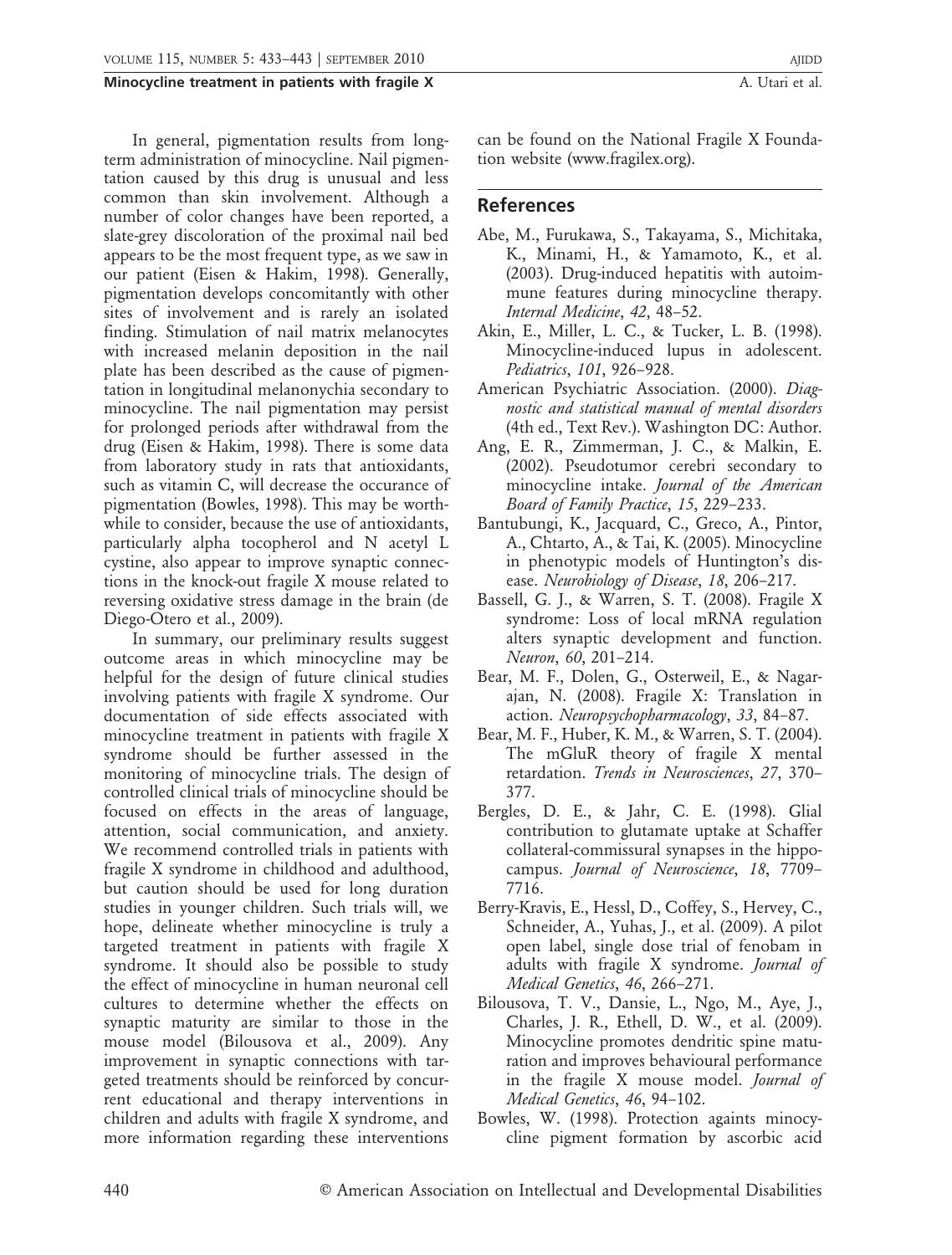#### **Minocycline treatment in patients with fragile X** A. Utari et al.

(vitamin C). Journal of Esthetic Dentistry, 10, 182–186.

- Cascio, A., Di Liberto, C., D'Angelo, M., Iaria, C., Scarlata, F., Titone, L., et al. (2004). No findings of dental defects in children treated with minocycline. Antimicrobial Agents and Chemotherapy, 48, 2739–2741.
- Choi, Y., Kim, H., Shin, K., Kim, E., Kim, M., & Kim, H., et al. (2007). Minocycline attenuates neuronal cell death and improves cognitive impairment in Alzheimer's disease models. Neuropsychopharmacology, 32, 2393–2404.
- D'Hulst, C., Heulens, I., Brouwer, J. R., Willemsen, R., De Geest, N., Reeve, S. P., et al. (2009). Expression of the GABAergic system in animal models for fragile X syndrome and fragile X associated tremor/ataxia syndrome (FXTAS). Brain Research, 1253, 176–183.
- D'Hulst, C., & Kooy, R. F. (2007). The GABAA receptor: A novel target for treatment of fragile X? Trends in Neurosciences, 30, 425–431.
- Danbolt, N. C. (2001). Glutamate uptake. *Progress* in Neurobiology, 65, 1–105.
- Dansie L., Bilousova T., Ethell, D., & Ethell, I. (2009). [MMP-9 expression is regulated by mGluR5 activity in hippocampal neurons.] Unpublished raw data.
- de Diego-Otero, Y., Romero-Zerbo, Y., el Bekay, R., Decara, J., Sanchez, L., Rodriguez-de Fonseca, F., et al. (2009). *a*-tocopherol protects against oxidative stress in the fragile X knockout mouse: An experimental therapeutic approach for the Fmr1 deficiency. Neuropsychopharmacology, 34, 1011–1026.
- de Vrij, F. M., Levenga, J., van der Linde, H. C., Koekkoek, S. K., De Zeeuw, C. I., Nelson, D. L., et al. (2008). Rescue of behavioral phenotype and neuronal protrusion morphology in Fmr1 knock-out mice. Neurobiology of Disease, 31, 127–132.
- Eisen, D., & Hakim, M. D. (1998). Minocyclineinduced pigmentation. Incidence, prevention and management. Drug Safety, 18, 431–440.
- El-Hallak, M., Giani, T., Yeniay, S. B., Jacobs, K. E., Kim, S., Sundel, R. P., et al. (2008). Chronic minocycline-induced autoimmunity in children. Journal of Pediatrics, 153, 314–319.
- Elewa, H., Hilali, H., Hess, D., Machado, L., & Fagan, S. (2006). Minocycline for short-term neuroprotection. Pharmacotherapy, 24, 515– 521.
- Elkayam, O., Levartovsky, D., Brautbar, C., Yaron, M., Burke, M., Vardinon, N., et al.

(1998). Clinical and immunological study of 7 patients with minocycline-induced autoimmune phenomena. American Journal of Medicine, 105, 484–487.

- Ethell, I. M., & Ethell, D. W. (2007). Matrix metalloproteinases in brain development and remodeling: Synaptic functions and targets. Journal of Neuroscience Research, 85, 2813– 2823.
- Farzin, F., Rivera, S. M., & Hessl, D. (2009). Brief report: Visual processing of faces in individuals with fragile X syndrome: An eye tracking study. Journal of Autism and Developmental Disorders, 39, 946–952.
- Farzin, F., Whitney, D., Hagerman, R. J., & Rivera, S. M. (2008). Contrast detection in infants with fragile X syndrome. Vision Research, 48, 1471–1478.
- Fernandez-Carvajal, I., Walichiewicz, P., Xiaosen, X., Pan, R., Hagerman, P. J., & Tassone, F. (2009). Screening for expanded alleles of the FMR1 gene in blood spots from newborn males in a Spanish population. Journal of Molecular Diagnostics, 11, 324–329.
- Good, M. L., & Hussey, D. L. (2003). Minocycline: Stain devil? British Journal of Dermatology, 149, 237–239.
- Gordon, P. H., Cheung, Y. K., Levin, B., Andrews, H., Doorish, C., Macarthur, R. B., et al. (2008). A novel, efficient, randomized selection trial comparing combinations of drug therapy for ALS. Amyotrophic Lateral Sclerosis, 9, 212–222.
- Hagerman, P. J. (2008). The fragile X prevalence paradox. Journal of Medical Genetics, 45, 498– 499.
- Hagerman, R. J. (2006). Lessons from fragile X regarding neurobiology, autism, and neurodegeneration. Journal of Developmental  $\mathfrak{S}$ Behavioral Pediatrics, 27, 63–74.
- Hagerman, R. J., Rivera, S. M., & Hagerman, P. J. (2008). The fragile X family of disorders: A model for autism and targeted treatments. Current Pediatric Reviews, 4, 40–52.
- Hessl, D., Berry-Kravis, E., Cordeiro, L., Yuhas, J., Ornitz, E. M., Campbell, A., et al. (2009). Prepulse inhibition in fragile X syndrome: Feasibility, reliability, and implications for treatment. American Journal of Medical Genetics Part B: Neuropsychiatric Genetics, 150B, 545– 553.
- Imbesi, M., Uz, T., Manev, R., Sharma, R. P., & Manev, H. (2008). Minocycline increases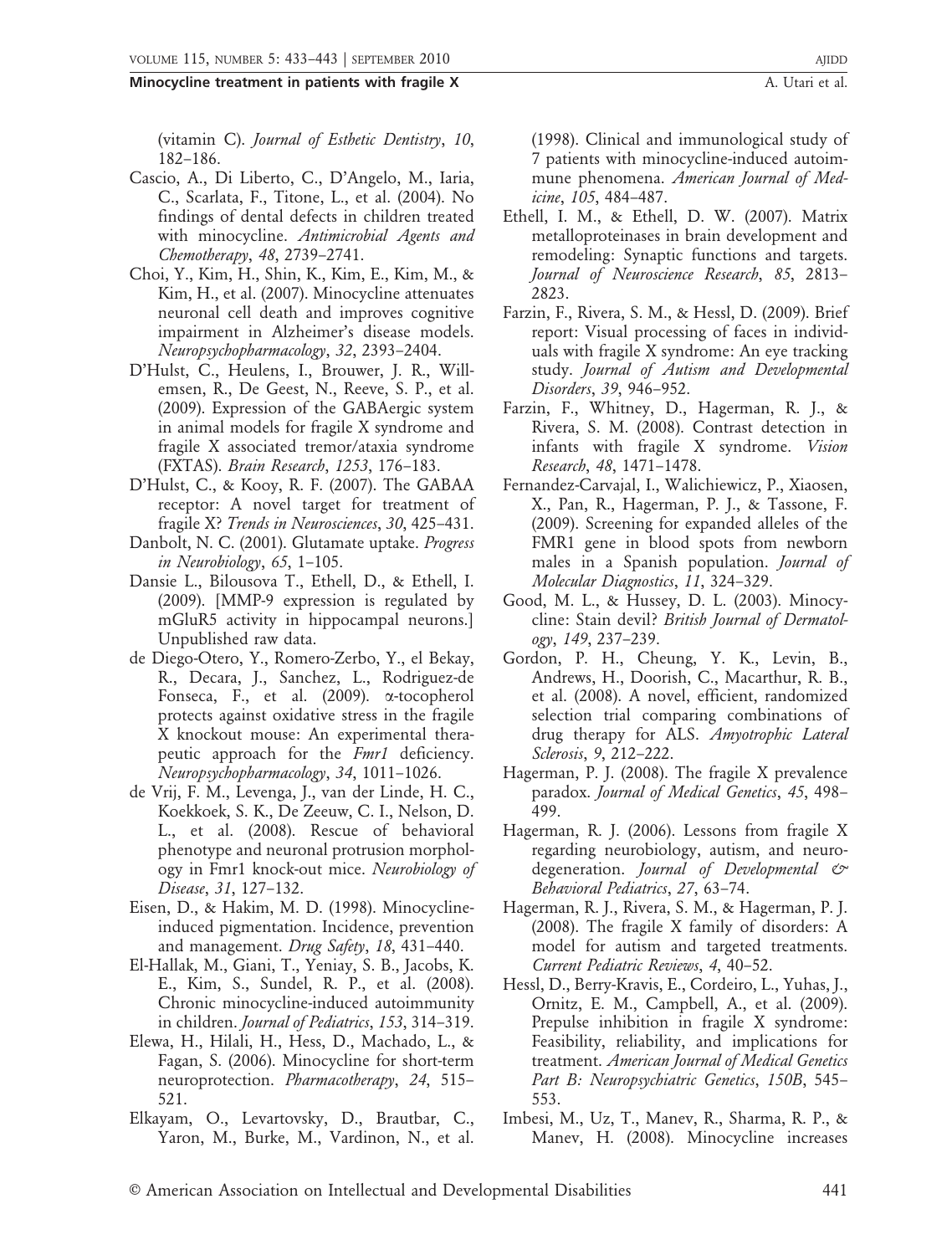#### **Minocycline treatment in patients with fragile X** and the second value of the M. Utari et al.

phosphorylation and membrane insertion of neuronal GluR1 receptors. Neuroscience Letters, 447(2–3), 134–137.

- Jonas, M. C. B. (1982). Minocycline. Therapeutic Drug Monitoring, 4, 137–145.
- Kim, H. S., & Suh, Y. H. (2009). Minocycline and neurodegenerative diseases. Behavioral Brain Research, 196, 168–179.
- Kooy, R. F. (2003). Of mice and the fragile X syndrome. Trends in Genetics, 19, 148–154.
- Kriz, J., Nguyn, M. D., & Julien, J. (2002). Minocycline slows disease progression in a mouse model of amyotropic lateral sclerosis. Neurobiology of Disease, 10, 268–278.
- LaPorta, V., Nikitakis, G., Sindler, A., & Reynolds, M. (2005). Minocycline-associated intra-oral soft tissue pigmentation: Clinicopathologic correlation and review. Journal of Clinical Periodotology, 32, 119–122.
- Lawson, T., Amos, N., Bulgen, D., & Williams, B. (2001). Minocycline-induced lupus: Clinical features and response to rechallenge. Rheumatology, 40, 329–335.
- Lee, S., Yune, T., Kim, S., Park, D., Lee, Y., & Kim, Y. (2003). Minocycline reduces cell death and improves functional recovery after traumatic spinal cord injury in the rat. *Journal* of Neurotrauma, 20, 1017–1027.
- Liu, Z., Fan, Y., Won, S., Neumann, M., Hu, M. D., Zhou, L., et al. (2007). Chronic treatment with minocycline preserves adult new neurons and reduces functional impairment after focal cerebral ischemia. Stroke, 38(146), 146– 152.
- Lord, C., Risi, S., Lambrecht, L., Cook, E. H., Jr., Leventhal, B. L., DiLavore, P. C., et al. (2000). The Autism Diagnostic Observation Schedule-Generic: A standard measure of social and communication deficits associated with the spectrum of autism. Journal of Autism and Developmental Disorders, 30, 205–223.
- Lord, C., Rutter, M., & Le Couteur, A. (1994). Autism Diagnostic Interview-Revised: A revised version of a Diagnostic Interview for Caregivers of Individuals With Possible Pervasive Developmental Disorders. Journal of Autism and Developmental Disorders, 24, 659– 685.
- Margolis, D. J., Hoffstad, O., & Bilker, W. (2007). Association or lack of association between tetracycline class antibiotics used for acne vulgaris and lupus erythematosus. British Journal of Dermatology, 157, 540–546.
- McBride, S. M., Choi, C. H., Wang, Y., Liebelt, D., Braunstein, E., Ferreiro, D., et al. (2005). Pharmacological rescue of synaptic plasticity, courtship behavior, and mushroom body defects in a Drosophila model of fragile X syndrome. Neuron, 45, 753–764.
- Nagarajan, L., & Lam, G. C. (2000). Tetracyclineinduced benign intracranial hypertension. Journal of Paediatrics Child Health, 36(1), 82– 83.
- Noble, W., Garwood, C., Stephenson, J., Kinsey, A., Hanger, D., & Anderton, B. M. (2009). Minocycline reduces the development of abnormal tau species in models of Alzheimer's disease. Journal of the Federation of American Societies For Experimental Biology (FASEB), 23, 739–750.
- Oostra, B. A., & Willemsen, R. (2003). A fragile balance: FMR1 expression levels. *Human* Molecular Genetics, 12(Spec No. 2), R249–257.
- Porter, D., & Harrison, A. (2003). Minocyclineinduced lupus: A case series. New Zealand Journal of Medicine, 116(1171). Available at http://www.nzma.org.nz/journal/116-1171/ 384/
- Qin, M., Kang, J., Burlin, T. V., Jiang, C., & Smith, C. B. (2005). Postadolescent changes in regional cerebral protein synthesis: An in vivo study in the FMR1 null mouse. Journal of Neuroscience, 25, 5087–5095.
- Sanchez, A., Rogers, R., & Sheridan, P. J. (2004). Tetracycline and other tetracycline-derivate staining of the teeth and oral cavity. *Interna*tional Journal of Dermatology, 43, 709–715.
- Schlienger, R., Bircher, A., & Meier, C. (2000). Minocycline-induced lupus. Dermatology, 200, 223–231.
- Shepherd, J. (2002). Severe complication of a commonly prescribed drug: Minocycline-induced lupus. Journal of the American Board of Family Medicine, 15, 239–241.
- Shetty, A. (2002). Tetracyclines in pediatrics revisited. Clinical Pediatrics, 41, 203–209.
- Shiri, J., & Amichai, B. (1997). Intracranial hypertension and minocycline. Annals of Internal Medicine, 127, 168.
- Smith, K., & Leyden, J. (2005). Safety of doxycycline and minocycline: A systematic review. Clinical Therapeutics, 27, 1329–1342.
- Sternlicht, M. D., & Werb, Z. (2001). How matrix metalloproteinases regulate cell behavior. Annual Review of Cell Developmental Biology, 17, 463–516.